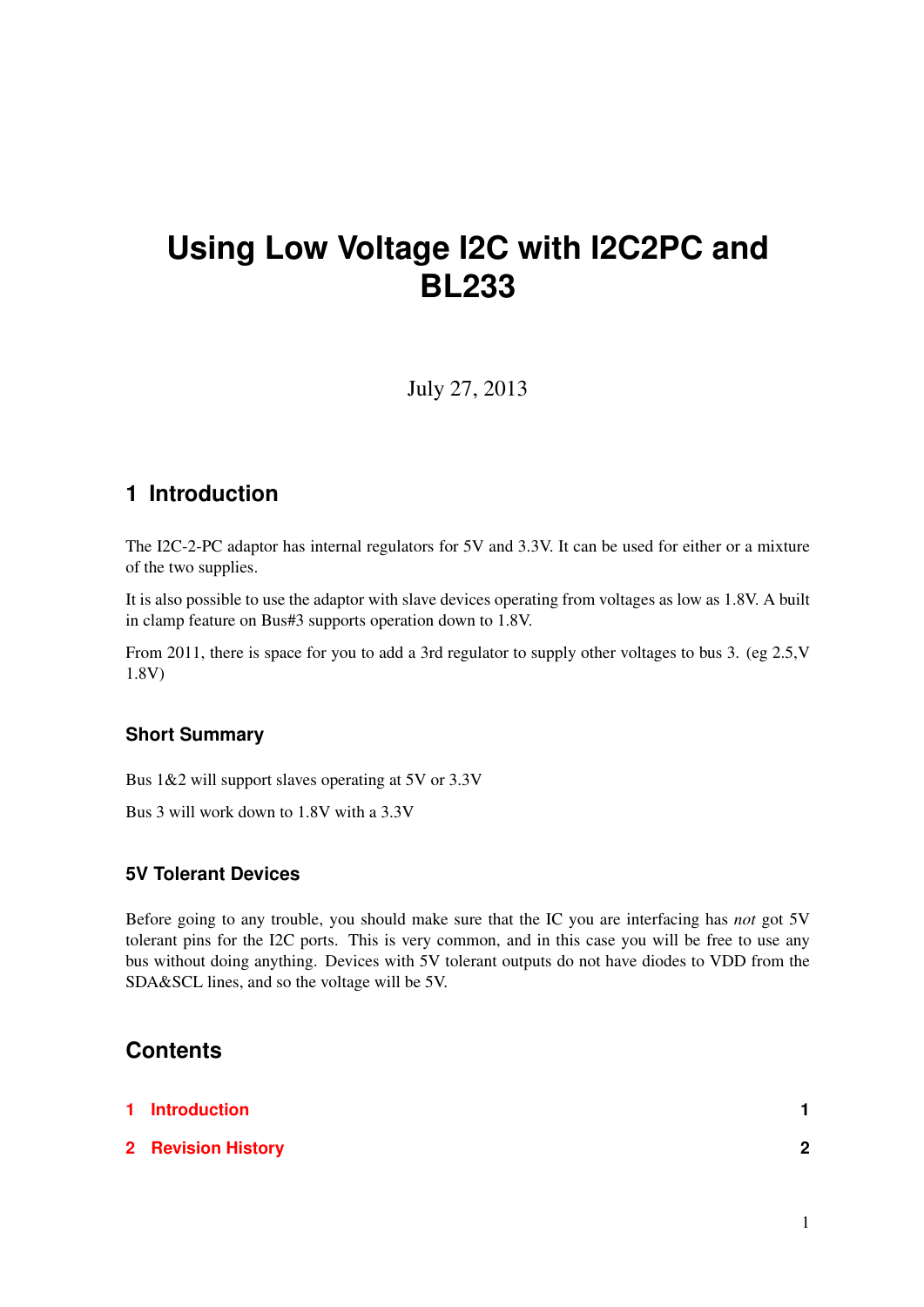| 3  | <b>BL233B</b><br>Input Thresholds in the contract of the contract of the contract of the contract of the contract of the contract of the contract of the contract of the contract of the contract of the contract of the contract of the contra<br>3.1<br>3.2 | $\mathbf 2$<br>$\overline{2}$<br>3      |
|----|---------------------------------------------------------------------------------------------------------------------------------------------------------------------------------------------------------------------------------------------------------------|-----------------------------------------|
| 4  | <b>I2C2PC</b><br>4.1<br>4.2<br>4.3<br>4.4<br>4.5                                                                                                                                                                                                              | 3<br>3<br>3<br>$\overline{4}$<br>5<br>5 |
| 5. | <b>1.8V Operation</b>                                                                                                                                                                                                                                         | 5                                       |
| 6. | <b>2.5V Operation</b>                                                                                                                                                                                                                                         | 5                                       |
| 7  | <b>3.3V Operation</b>                                                                                                                                                                                                                                         | 6                                       |
| 8  | <b>Other Approaches</b><br>81<br>8.2<br>8.3                                                                                                                                                                                                                   | 6<br>6<br>6<br>7                        |
| 9  | <b>BL233 Versions</b>                                                                                                                                                                                                                                         | 7                                       |
|    | <b>10 Schematics and Drawings:</b>                                                                                                                                                                                                                            | 8<br>8<br>9                             |

# <span id="page-1-0"></span>**2 Revision History**

| Rev           | Date               | Changes                                                                               |  |  |
|---------------|--------------------|---------------------------------------------------------------------------------------|--|--|
| $\theta$      | 17 Dec 07          | <b>First Release</b>                                                                  |  |  |
|               | 11 Jun 09          | Add schematic of diode clamp to Bus 3 section. Add Errata to Bus 3 section            |  |  |
| $\gamma$<br>∠ | 12 Sep 10 $\vert$  | U9 Optional LV regulator added to 2011 year adaptors. Added note about INT pin levels |  |  |
|               | 27 July 13 $\vert$ | Add updated schematics for V4 adaptors                                                |  |  |

# <span id="page-1-1"></span>**3 BL233B**

### <span id="page-1-2"></span>**3.1 Input Thresholds**

The BL233B chip has 4 I2C ports. Bus#1, 2 have Schmitt Trigger input levels. Bus#3,4 have TTL compatible levels. INT has TTL input level.

Jumper J6 selects VDD to be 5V or 3.3V.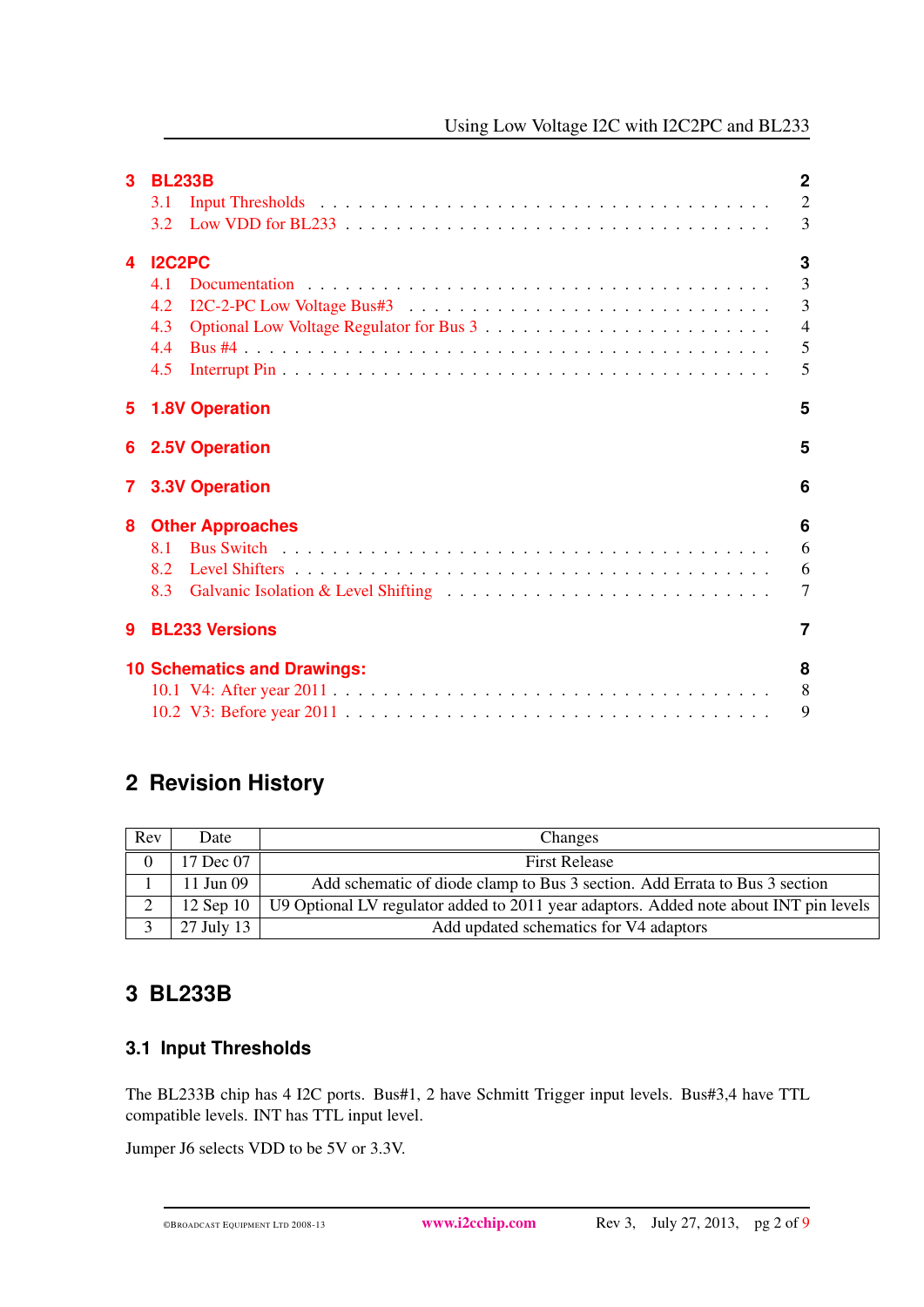| Logic             | <b>Type</b> | Bus# | $4.5 - 5.5V$ | 3.3V  | 3.0V |
|-------------------|-------------|------|--------------|-------|------|
| <b>VHi</b>        | Schmitt     | 1,2  | 4V           | 2.64  | 2.4  |
| <b>VLo</b>        | Schmitt     | 1,2  | 2V           | 0.66V | 0.6  |
|                   |             |      |              |       |      |
| <b>VHi</b>        | <b>TTL</b>  | 3,4  | 2V           | 1.65V |      |
| <b>VLo</b>        | <b>TTL</b>  | 3,4  | 0.8V         | 0.48V |      |
| 47 <sub>ohm</sub> |             |      | 0.15V        | 0.1V  |      |

Note that in the I2C2PC adaptor there is a 47 ohm series resistor in the I2C bus. This will drop an additional 0.1V at 2.2mA bus current (ie VDD=3.3V). This changes the minimum VLo to 0.37V at the slave.

#### <span id="page-2-0"></span>**3.2 Low VDD for BL233**

The BL233B can be operated down to 3V. At 3V, a reduced crystal frequency is recommended. A 9.8304MHz crystal will change the default baud rate to 38.4k

A low voltage qualified version is available in quantity, which is rated for operation at voltages as low as 2V. At 2.5V we would recommend a 4.9152MHz crystal, which will give a default baud rate of 19.2k. It likely that the standard BL233B will operate at low voltages if tried.

At lower crystal frequencies, the speed of operation will be proportionally reduced.

Note that we have not done any testing of the BL233B at low voltages, but have no particular reason to expect problems.

# <span id="page-2-1"></span>**4 I2C2PC**

#### <span id="page-2-2"></span>**4.1 Documentation**

All documentation, schematics and drawings for the I2C2PC can be found in  $http://www.i2cchip.$  $http://www.i2cchip.$ [com/pdfs/i2c2pc\\_all\\_docs.zip](http://www.i2cchip.com/pdfs/i2c2pc_all_docs.zip)

Application notes and documentation for other I2CCHIP products is located at: [http://www.](http://www.i2cchip.com/pdfs) [i2cchip.com/pdfs](http://www.i2cchip.com/pdfs)

#### <span id="page-2-3"></span>**4.2 I2C-2-PC Low Voltage Bus#3**

In the I2C2PC adaptor Bus#3 is already prepared for low voltage operation. It has a diode clamp arrangement (see schematic at end) that clamps the bus voltage to VDD at the connector.

Jumper J7 allows you to supply VDD at either 5V or 3.3V to Bus#3 from the I2C2PC. Alternatively, you can leave J7 off, and feed it in from the I2C bus.

If you fit optional internal regulator U9, leave J7 off.

When VDD is 5V, Bus 3 can be as low as 2.5V. When VDD is 3.3V, Bus 3 can be as low as 1.8V.

The diode clamp arrangement also provides a pseudo constant current operation that speeds up rise times, improving reliability at low voltages.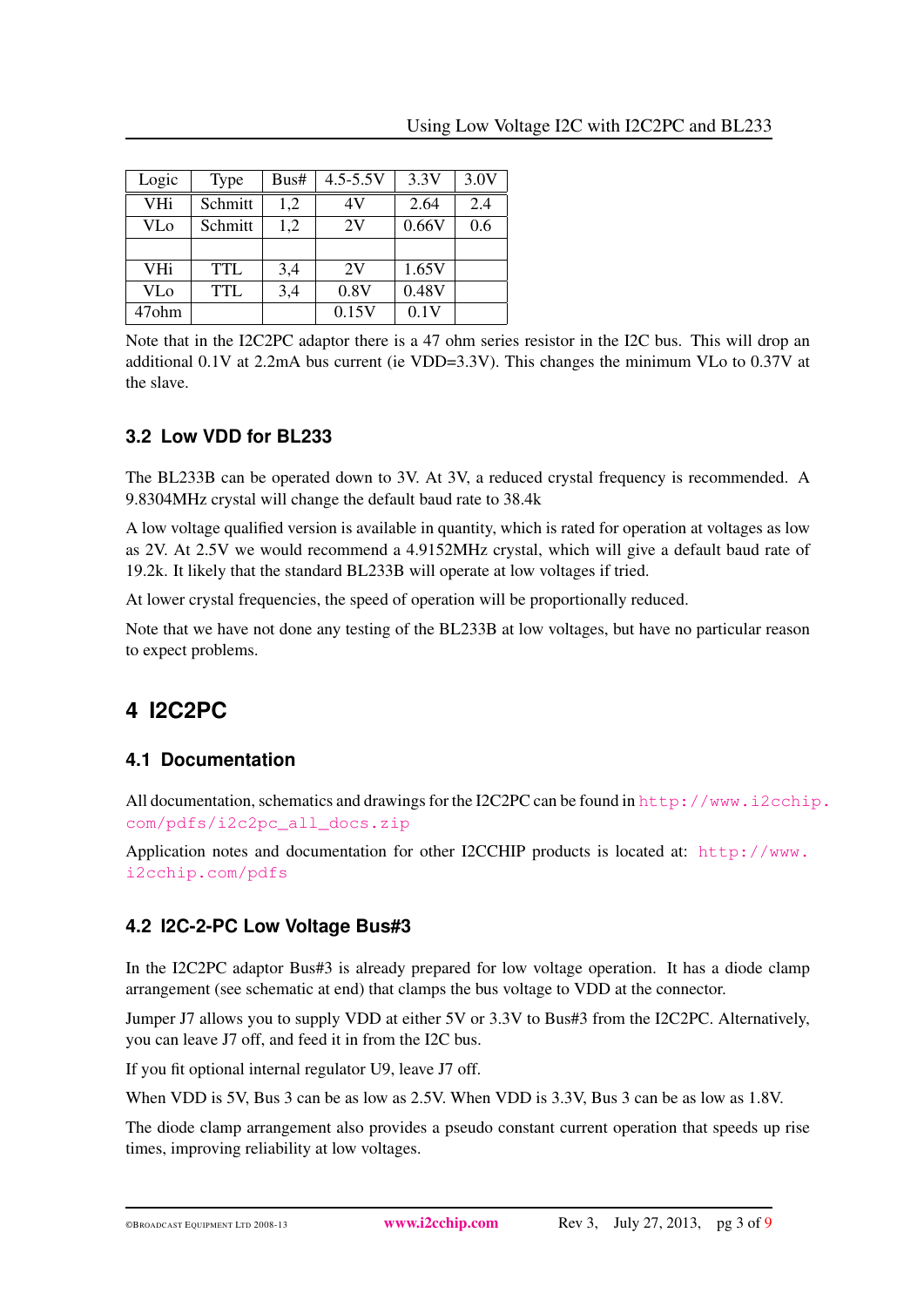

#### **4.2.1 Errata**

Some units have been manufactured (2009-2010) with incorrect diodes D6, D7 on Bus 3. The incorrect diodes are marked A6. (correct diodes are type BAV70, marked A4). Symptoms are that when J7 is removed, Bus3 IRQ (pin 5) is  $1.4V$  (correct), but SDA and SCL (pins 1 & 4) are at VDD (5V). Request a replacement from sales@i2cchip.com.

#### *Will this be a Problem?*

Probably not. Most devices have either a 5V tolerant I2C port, or they have internal protection diodes. The protection diodes will act to clamp the bus. If the adaptor is set to 3.3V, then there is only 100 $\mu$ A clamp current for a 2.5V device. At 5V it is still only 1.2mA

#### <span id="page-3-0"></span>**4.3 Optional Low Voltage Regulator for Bus 3**

During 2011 a new version will be introduced. It has provision for an optional low voltage regulator U9 which may be fitted to power Bus 3 only. The regulator is in T092 3 lead package.

Regulators are Microchip MCP1700-XX-TO and Holtek HT73XX TO92.

- Select a regulator suitable for the voltage you will be using. Regulators are available for 1.8V, 2.5V and 3.3V
- Remove solder from pcb holes if required
- Fit new regulator
- Do *NOT* fit the jumper J7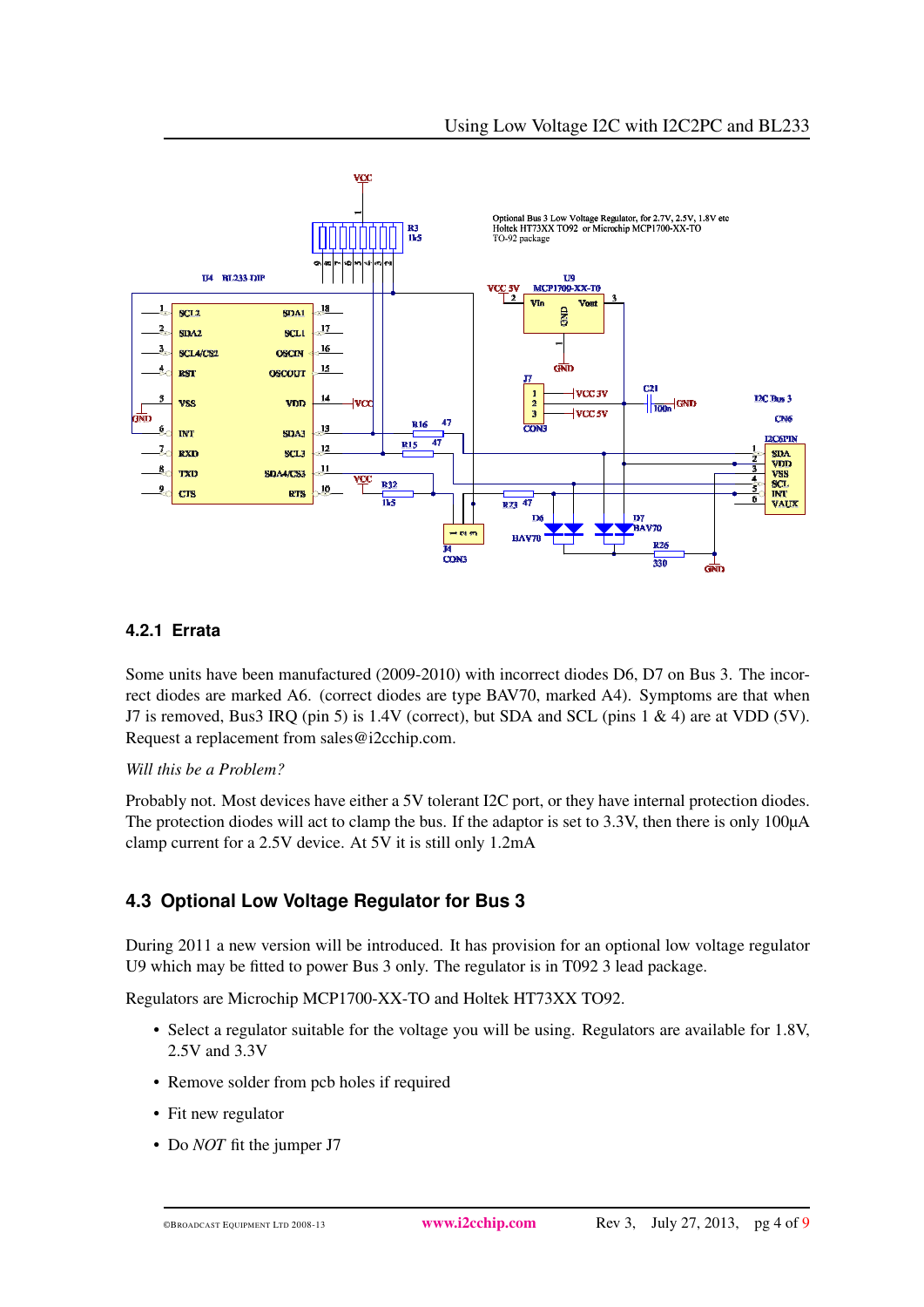#### <span id="page-4-0"></span>**4.4 Bus #4**

Bus#4 is provided on the BL233B, and SDA4 is a TTL level.

|             | <b>BL233B</b> | I2C2PC-Bus     | IC2PC CN10 |
|-------------|---------------|----------------|------------|
| SDA4        |               | Bus3, pin5, CS |            |
| <b>SCL4</b> |               | Bus2, pin5, CS |            |
|             |               |                |            |

On the I2C2PC it is not brought out on a dedicated connector. Set J4,5 to CS position to connect these pins to the IRQ pins of Bus#2,3 connectors.

#### <span id="page-4-1"></span>**4.5 Interrupt Pin**

The *INT* pin is common to all 3 buses. If using Bus 3 with a lower voltage than Bus1,2, then it will be held to the lower voltage. As it is a TTL input this should not be a problem. If you are not using the INT input, then don't fit the respective jumper.

### <span id="page-4-2"></span>**5 1.8V Operation**

The BL233 should have VDD=3.3V

Set J6 to 3.3V

Bus 3 should be used for I2C, with the external device feeding 1.8V to the VDD pin of Bus#3 (pin 2).

Remove J7 to disconnect the internal supply from the Bus 3 connector.

#### **Idiot Diode**

We recommend that you fit an "idiot diode" to your 1.8V device.

This will protect from the inevitable, wherein a new adaptor is plugged into your  $DUT<sup>1</sup>$  $DUT<sup>1</sup>$  $DUT<sup>1</sup>$  with its jumpers set to connect 5V to VDD. Suitable protection would be a stabistor, low voltage zener, or 3 or 4 power diodes in series.

In some applications two 1N4001 diodes in series from 3.3V to the connector VDD will provide a 1.8V supply to the slave that is close enough.

## <span id="page-4-3"></span>**6 2.5V Operation**

Bus#3 can certainly be used as described above for 1.8V.

It will obviously operate with the BL233's VDD at either 5V or 3.3V

Looking at the input level table for BL233's VDD of 3.3V, it is apparent that Bus1,2 are likely to work at 2.5V.

<span id="page-4-4"></span><sup>1</sup>Device Under Test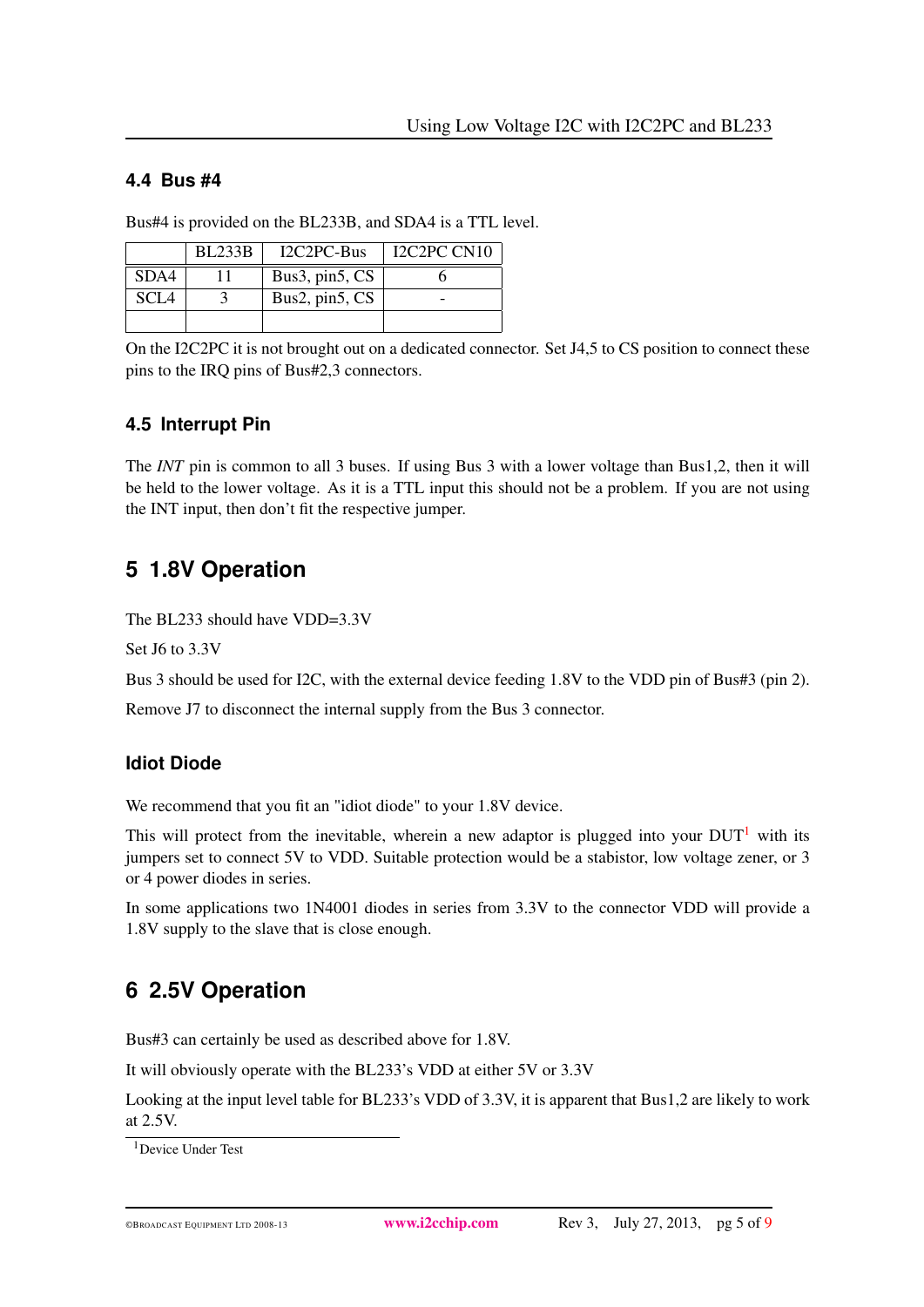If you set the BL233 to 3.3V (J6 to 3.3), then the pull ups will be to 3.3V not 2.5V. If your device has standard ESD protection diodes from the I2C pins to VDD, then the bus will be clamped to  $\sim 3.1$ V anyway. As the current through the protection diodes will only be  $\sim$ 130uA there is unlikely to be any issue with doing this.

So you should only need to make sure that the 3.3 VDD of the adaptor is not connected directly to the slave's VDD of 2.5V

Modifying the adaptor.

Note that Bus#1,2 have a zero ohm resistor in the VDD connection to which can be removed. (FB10,11)

In some applications an 1N4001 diode from 3.3V to the connector VDD will provide a 2.6V supply to the slave that is good enough.

# <span id="page-5-0"></span>**7 3.3V Operation**

The I2C2PC can be operated completely from 3.3V and all buses can be used. Set J6 and J7 to 3.3V You can also use just Bus3# at 3.3V and Bus#1,2 from 5V. In this case set J7 to 3.3V, and J6 to 5V

# <span id="page-5-1"></span>**8 Other Approaches**

### <span id="page-5-2"></span>**8.1 Bus Switch**

The PCA9545A is a quad bidirectional translating switch controlled via the I2C bus.

The pass gates of the switches are constructed such that the VCC pin can be used to limit the maximum high voltage, which will be passed by the PCA9545A. This allows the use of different bus voltages on each pair, so that 1.8-V, 2.5-V, or 3.3-V parts can communicate with 5-V parts, without any additional protection. External pull up resistors pull the bus up to the desired voltage level for each channel.

Mux3 Bus Switch [http://www.i2cchip.com/pdfs/BusSwitch\\_MUX3.pdf](http://www.i2cchip.com/pdfs/BusSwitch_MUX3.pdf)

 $Bus - 2$  $Bus<sub>3</sub>$ 12cchip.com Bus **GRAQO**  $\begin{array}{c} 0 & 0 \\ 0 & 0 \end{array}$ 

The 3.3V regulator in the top left corner could easily be replaced with a lower voltage one, or simple disconnected and the downstream VCC supplied by the low voltage slave device

### <span id="page-5-3"></span>**8.2 Level Shifters**

Level shifting can be done with a simple low-vgs fet.

The NXP GTL2002 and GTL2010 are this type. They can allow I2C bus voltages as low as 5V.

There are now also quite a wide range of special level shifting IC's available from many manufacturers.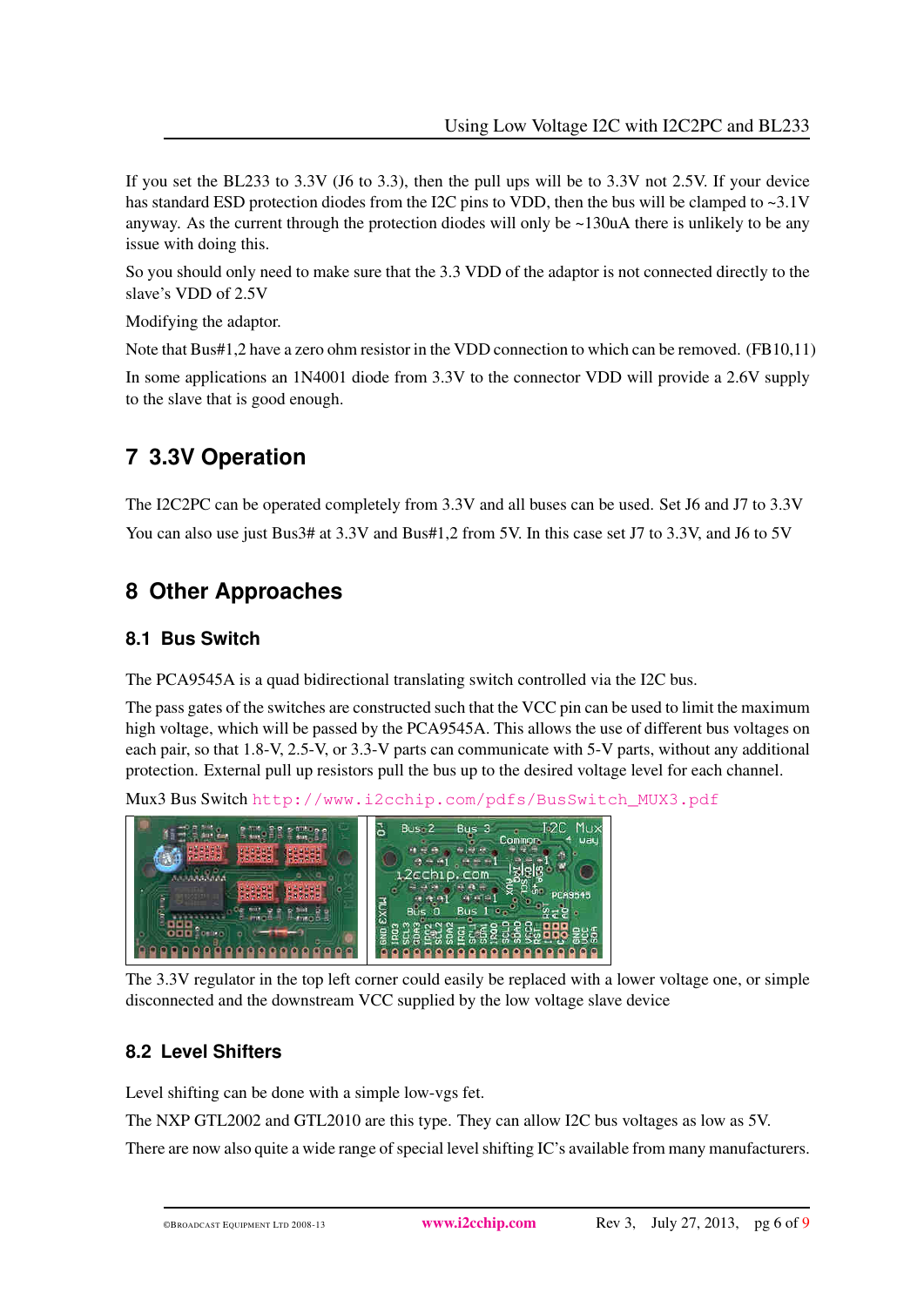#### <span id="page-6-0"></span>**8.3 Galvanic Isolation & Level Shifting**

Analog devices make a magnetic isolator product ADUM1250/1 that also is useful for level shifting. While the device itself will only operate from 3.3 - 5V, one side (SDA1, SCL1) has low thresholds of 0.6V, and will interface to an I2C bus as low as 1.2V.

Beware that side 2 has Schmitt levels and will not interface to low voltages.

Silabs also a similar part.

### <span id="page-6-1"></span>**9 BL233 Versions**

The BL233A did not operate at 3.3V unless a special version was ordered from the factory. Older I2C2PC adaptors using BL233A will not have 3.3V regulators and other features described above. BL233B is a plug in replacement.

BL233B & BL233C (when released) are as descibed above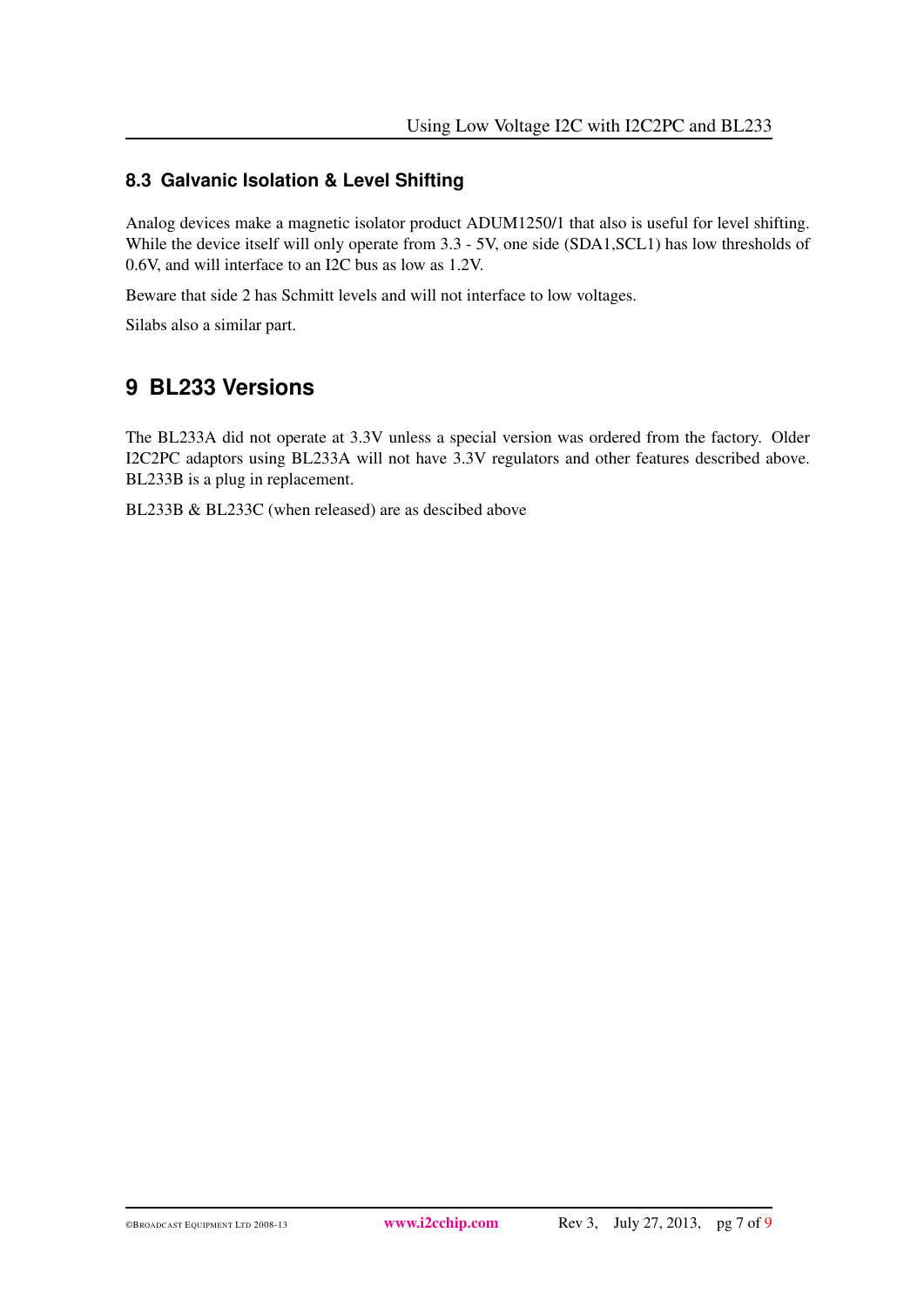# <span id="page-7-1"></span><span id="page-7-0"></span>**10 Schematics and Drawings:**

**10.1 V4: After year 2011**